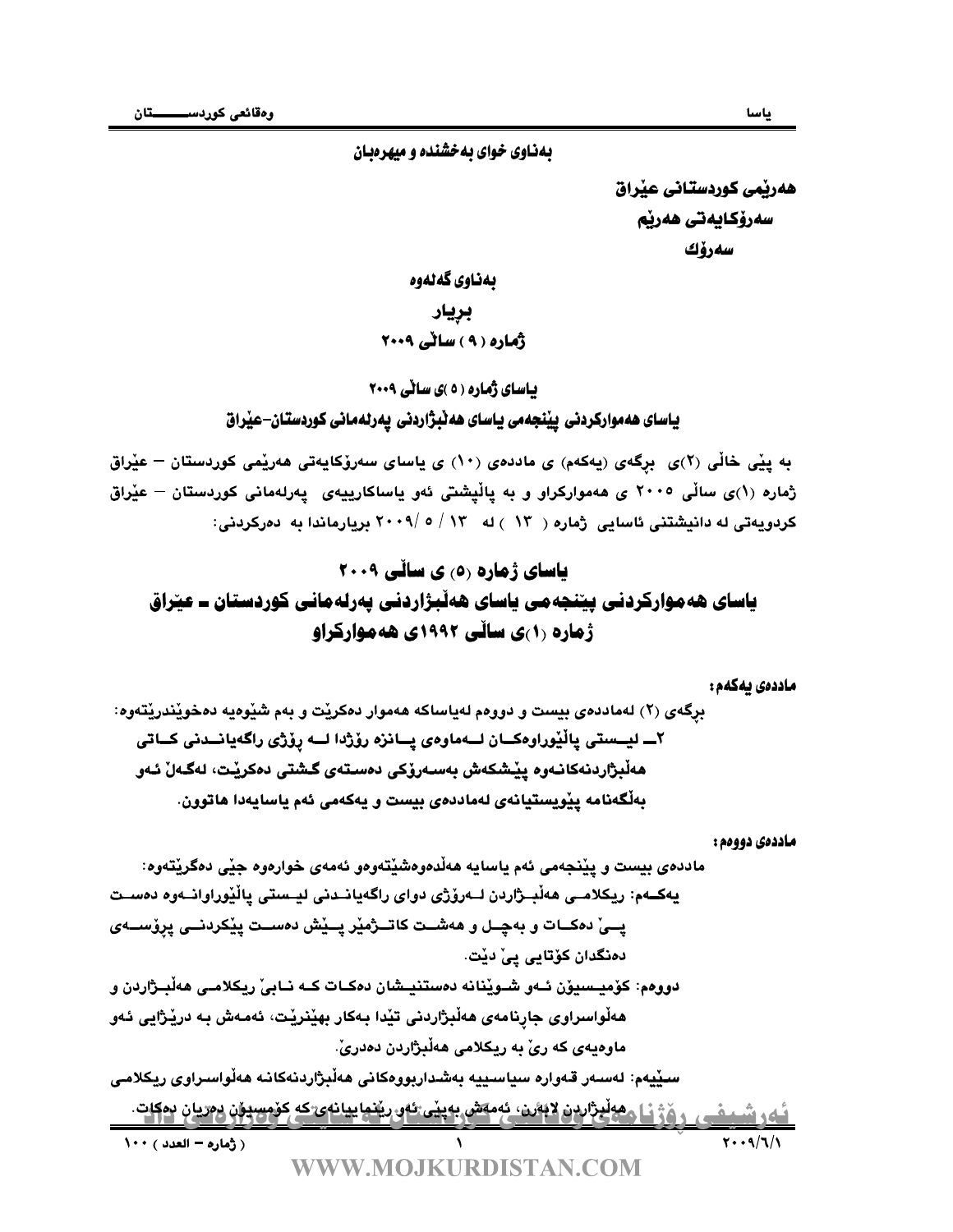ھەلْدژاردن قەدەغە دەكرىّ. /:E344G7G\N]/:E389B^EW\_344`AQ/0/67893445/:;<=344>;<293?/:;B9344O;<293?3H/7[9/Z/ نادريّـت يێِگــهي فەرمانبەرايــەتى خۆيــان يــاخود داھــاتى ھــەريّم يــاخود هۆيــەكانى يــا دەزگاكــانى بــۆ بەرژەوەنــدى خۆيــان يــا ھــەر ياڵێوراوێـك بهكاربهيّنن به هيّزهكاني ئاسايشي ناوخوّ و دەزگا سەربازييەكانيشەوه بوّ ريكلامي هەڵبژاردن ياخود كارتێكردني دەنگەران. **يٽِنجهم: ١– نابي**ّ هيچ ياٽيوراويّك روّڻي دهنگدان بهرنامهي كار ياخود بلاّوكراوه يان بليت يا بەلگەنامەي ديكە بەخۆي يابەھۆي غەيرى خۆيەوە بلاّويكاتەوە. <sup>—</sup> نابيّ هيچ كارمەنديّك لەفەرمانگەكانى ھەريّم يا ئەندامانى دەسەلأتداريەتى خۆجێيەتى رۆژى دەنگدان بەرنامەي كار بەخۆي يا بەھۆي غەيرى خۆيەوە يلأو يكاتهو م. <sup>س</sup> نابیِّ ریکلام یان دابهشکردنی بهرنامهی کار یان بلاْوکردنـهوه یان پلیت بەناوى يالْيْوراويْك بلأوبكريْتەوە كـه لـه تۆمارى يالْيْوراوەكانـا تۆمار نـەكرا بي.<br>ا **شەشەم:** قەدەغەيە ياڵێوراوان ريكلامى ھەڵبژاردنى وابكەن كە خەڵەتاندن و فێڵ ڵى كردنى دەنگىدەرانى تێدابى ّيـاخود شىيّوازى برينىدار كىردن يـان ناوزرانىدن لــه ريكلامـى ھەلْبژاردندا بەكاربھێنن. حەوتـــەم: خـــەرج كردنـــي يـــارە بـــۆ ريـكلامــي ھەڵبـــژاردن لـــەماڵي گـــشتي يـــان لـەبودجـــەي وهزارهتهكان يان لهمالّي وهقف يان لهيارهي يشتكيري دهرهكي قهدهغهيه. **هەشتەم: نابي**ّ هيچ حزبيّك يان كۆمەڵێك يان ريْكخستنيّك يان قەوارەيەك يان كەسـەكان يـان ھەرلايەنيْك شيوەيەك لەشيوەيەكانى يالْەيەستۆ يان ترساندن يان بەكافر دانان يان بەخائين دانان بەكاربھێنن. ماددەى سێيەم : برگەي (چوارەم) لەماددەي سى و شەشەم (دووبارە) ئەم ياسايە ھەڵدەوەشێتەوە. :<br>مادد*هی* پهنجا و حەوتەمی ياساكە ھەڵدەوەشێتەوە و ئەمەی خوارەوە جێی د<br>**يەكە**م: ھەر كەسێك بەياننامە يـان وێنـە يـان بلاّوكـراوەی ھەڵبـژاردنی تا؛<br>ئـەو شىوێنانەی ھەڵبواسـێت كـەبۆ مەلواسـين تـەرخان كـراوە بـ<br>دوومم: ھەر كەسێك ماددەي يەنجا و حەوتەمى ياساكە ھەڵدەوەشێتەوە و ئەمەي خوارەوە جێي دەگرێتەوە: يەكەم: ھەر كەسىيك بەياننامە يان وينـه يان بلاّوكراوەي ھەلْبـژاردنى تايبـەت لـەدەرەوەي ئــهو شــويْنانهي هەڵبواســيْت كــەبۆ ھەڵواســين تــەرخان كــراوە بــۆ ماوەيــەك بەنــد دەكرىْ كە لەمانگێك زياتر نەبێت. لووهم: هەر كەسێك سەپێچى حوكمى برگەكانى (چوارەم، پێنجەم، شەشەم، حەوتەم)ى میاددوي بېشت و پنځچه می شده پاسهایهي کېږد بېر هاوهیه په بند دوکړي که<br><u>۱۹۵۰ - زیا کسي کمل ( است او ۱۹۵۰ کسي) (۱۹۵۵ کسي)</u> <u>لغرسيني روزنامةي</u>

چوارهم: ١ – بـهكارهێناني ئـهو بينايهتانـهي كـه وهزارهت و فهرمانگـهكاني هـهرێم و هـهموو

شــويْنهكاني كــاركردن و فەرمانبەريـــەتى بــۆ كــارى حزبــي يــا ريكلامــي

۰۰۰ ( ژماره – العدد )<br>WWW.MO.IKURDISTAN.COM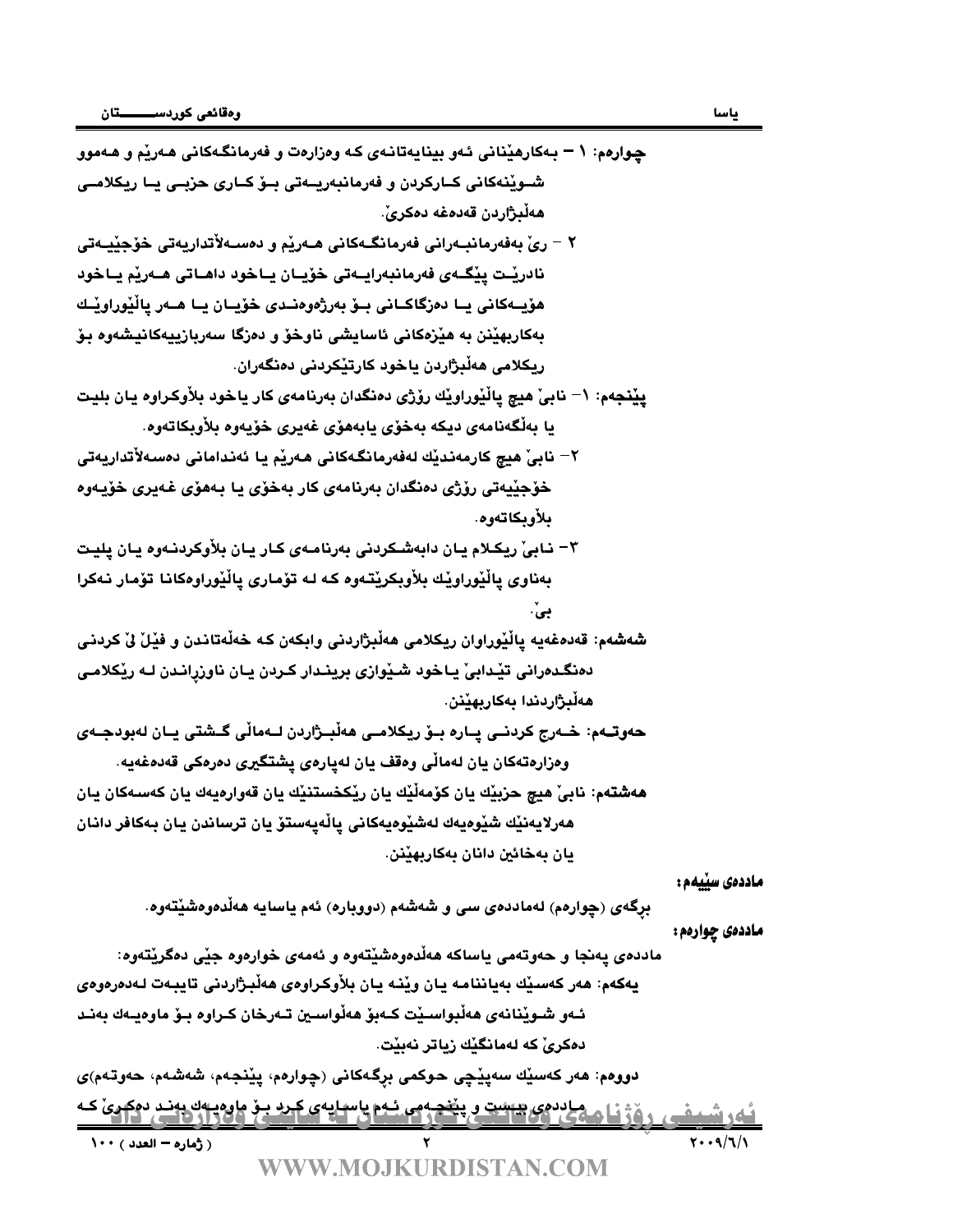| وهردهگيريٰ که له يهك مليوْن دينار كهمتر نـهبيٰ و لـه پيْـنج مليـوْن دينـاريش زيـاتر<br>نەبنت.<br>سێيهم: هەر كەسێك ئەمانـەي خـوارەوەي كـرد بـۆ ماوەيـەك بەنـد دەكـرىّ كـه لـه (٦) شـەش<br>مانگ کەمتر نەبىؒ و غەرامەيەكيشى لؒ وەردەگیرىؒ کە لـە (١٠٠,٠٠٠) سـەد ھـەزار<br>دینار کهمتر نهبیؒ و له (۰۰۰٬۰۰۰) ههزار دیناریش زیاتر نهبیؒ:<br>۱– بەئەنقەست ناويْك يا ناوەكان يان سيفاتى قەلْبى لەخشتەي دەنگدەران<br>تۆمار كرد يان بەئەنقەست ناويْك پيْچەوانەي حوكمەكانى ئەم ياسايە<br>دابني".<br><sup>7</sup> – ناوي خۆي يان ناوي جگه لهخۆي بەبيٰ بووني مەرجى ياسايي يێويست<br>تۆمارنــەكرد و دەركــەوت كــە بەمــە دەزانــىّ و ھــەر كەســێكى ديكــەش<br>كەناويكى تۆمار كرد يان سرييەوە.<br>۳– لەھەڵبژاردنــدا دەنگــى خۆيــدا و دەشــيزانى كــەناوى پێــچەوانەى ياســا<br>لەتۆمارى دەنگدەراندا تۆمار كراوە يان مەرجە ياساييەكانى مافى خۆي<br>له هەڵبژاردنەكاندا لەدەست داوە.<br>٤– به ئەنقەست بە ناوى جگه له خۆى دەنگيدا.<br><sup>0</sup> –   نهێنی دەنگدەرێکی بەبیْ رەزامەندی خۆی ئاشکرا کرد.<br>٦–   ماق خۆى له يەك ھەڵبژاردندا لە جارێك زياتر بەكارھێنا .<br>۷– ویستی دهنگدهریکی نهخویْندهواری گۆری و ناویْکی نووسی یا ئاماژ <i>هی</i><br>به نيشانەيەك كرد كە مەبەستى دەنگدەر نييـە يـان كۆسىپى خستە پـێش<br>هەر دەنگدەريكەوە بۆ ئەوەي مـافـي ھەلْبژاردن بەكـــارنەھێنێت.<br>٨−  له يتر له بازنهيهك يان ليستيْكي هەلْبژاردن خۆي يالأوت.<br>۹– له کاتی جوداکردنهوهی دهنگهکاندا گزی ((تزویر)) کرد.<br><mark>چوارهم</mark> : هەر كەسێك ئەمانەي خوارەوە بكات بۆ ماوەيەك بەند دەكرىّ كە لە مانگێك كەمتر<br>نەبىؒ و لە ساڵێكيش زياتر نەبىؒ.<br>١_ بــه ئەنقەســت دەســت دريْــژى كــردە ســـەر ويْنـــەى يالْيْوراوەكــان يــا<br>بەرنامەكانيان كە لە شويىنى تايبەتى ھەلواسراون، بۆ حيسابى كەسىيكى<br>ديکه يان لايەنێکى ديارى کراو بە مەبەستى زيان گەياندن بەو پاڵێوراوە<br>يان كارتێكردن له رەوتى پرۆسەي ھەڵبژاردن.<br>۲ـ کشانەوەي ياڵێوراوێك يـان زيـاترى لـه پرۆسـەي ھەڵبـژاردن راگەيانـد و<br>دەشيزانى كـه ئـەو كـارە راست نييـه، ئەمـەش بـه مەبەسىتى كـارتێكردن<br>ليسور دەنگروران يان گۆرينى دەنگەكانى يالْيْوراو بۆ خۆي.<br>۲۰۰۹/٦/۱<br>( ژمارہ – العدد ) ۱۰۰<br>WW.MO.IKURDISTAN.COM |  | لــهمانگێك كــهمتر نــهبيّ و لهشــهش مــانگ زيــاتر نــهبيّ و، غهرامهيهكيــشي لــيّ |
|-------------------------------------------------------------------------------------------------------------------------------------------------------------------------------------------------------------------------------------------------------------------------------------------------------------------------------------------------------------------------------------------------------------------------------------------------------------------------------------------------------------------------------------------------------------------------------------------------------------------------------------------------------------------------------------------------------------------------------------------------------------------------------------------------------------------------------------------------------------------------------------------------------------------------------------------------------------------------------------------------------------------------------------------------------------------------------------------------------------------------------------------------------------------------------------------------------------------------------------------------------------------------------------------------------------------------------------------------------------------------------------------------------------------------------------------------------------------------------------------------------------------------------------------------------------------------------------------------------------------------------------------------------------------------------------------------------------------------------------------------------------------------------------------------------------------------------------------------------------------------------------------------------------------------------------------------------------------------------------------------------------------------------------------------------------------------------------|--|-------------------------------------------------------------------------------------|
|                                                                                                                                                                                                                                                                                                                                                                                                                                                                                                                                                                                                                                                                                                                                                                                                                                                                                                                                                                                                                                                                                                                                                                                                                                                                                                                                                                                                                                                                                                                                                                                                                                                                                                                                                                                                                                                                                                                                                                                                                                                                                     |  |                                                                                     |
|                                                                                                                                                                                                                                                                                                                                                                                                                                                                                                                                                                                                                                                                                                                                                                                                                                                                                                                                                                                                                                                                                                                                                                                                                                                                                                                                                                                                                                                                                                                                                                                                                                                                                                                                                                                                                                                                                                                                                                                                                                                                                     |  |                                                                                     |
|                                                                                                                                                                                                                                                                                                                                                                                                                                                                                                                                                                                                                                                                                                                                                                                                                                                                                                                                                                                                                                                                                                                                                                                                                                                                                                                                                                                                                                                                                                                                                                                                                                                                                                                                                                                                                                                                                                                                                                                                                                                                                     |  |                                                                                     |
|                                                                                                                                                                                                                                                                                                                                                                                                                                                                                                                                                                                                                                                                                                                                                                                                                                                                                                                                                                                                                                                                                                                                                                                                                                                                                                                                                                                                                                                                                                                                                                                                                                                                                                                                                                                                                                                                                                                                                                                                                                                                                     |  |                                                                                     |
|                                                                                                                                                                                                                                                                                                                                                                                                                                                                                                                                                                                                                                                                                                                                                                                                                                                                                                                                                                                                                                                                                                                                                                                                                                                                                                                                                                                                                                                                                                                                                                                                                                                                                                                                                                                                                                                                                                                                                                                                                                                                                     |  |                                                                                     |
|                                                                                                                                                                                                                                                                                                                                                                                                                                                                                                                                                                                                                                                                                                                                                                                                                                                                                                                                                                                                                                                                                                                                                                                                                                                                                                                                                                                                                                                                                                                                                                                                                                                                                                                                                                                                                                                                                                                                                                                                                                                                                     |  |                                                                                     |
|                                                                                                                                                                                                                                                                                                                                                                                                                                                                                                                                                                                                                                                                                                                                                                                                                                                                                                                                                                                                                                                                                                                                                                                                                                                                                                                                                                                                                                                                                                                                                                                                                                                                                                                                                                                                                                                                                                                                                                                                                                                                                     |  |                                                                                     |
|                                                                                                                                                                                                                                                                                                                                                                                                                                                                                                                                                                                                                                                                                                                                                                                                                                                                                                                                                                                                                                                                                                                                                                                                                                                                                                                                                                                                                                                                                                                                                                                                                                                                                                                                                                                                                                                                                                                                                                                                                                                                                     |  |                                                                                     |
|                                                                                                                                                                                                                                                                                                                                                                                                                                                                                                                                                                                                                                                                                                                                                                                                                                                                                                                                                                                                                                                                                                                                                                                                                                                                                                                                                                                                                                                                                                                                                                                                                                                                                                                                                                                                                                                                                                                                                                                                                                                                                     |  |                                                                                     |
|                                                                                                                                                                                                                                                                                                                                                                                                                                                                                                                                                                                                                                                                                                                                                                                                                                                                                                                                                                                                                                                                                                                                                                                                                                                                                                                                                                                                                                                                                                                                                                                                                                                                                                                                                                                                                                                                                                                                                                                                                                                                                     |  |                                                                                     |
|                                                                                                                                                                                                                                                                                                                                                                                                                                                                                                                                                                                                                                                                                                                                                                                                                                                                                                                                                                                                                                                                                                                                                                                                                                                                                                                                                                                                                                                                                                                                                                                                                                                                                                                                                                                                                                                                                                                                                                                                                                                                                     |  |                                                                                     |
|                                                                                                                                                                                                                                                                                                                                                                                                                                                                                                                                                                                                                                                                                                                                                                                                                                                                                                                                                                                                                                                                                                                                                                                                                                                                                                                                                                                                                                                                                                                                                                                                                                                                                                                                                                                                                                                                                                                                                                                                                                                                                     |  |                                                                                     |
|                                                                                                                                                                                                                                                                                                                                                                                                                                                                                                                                                                                                                                                                                                                                                                                                                                                                                                                                                                                                                                                                                                                                                                                                                                                                                                                                                                                                                                                                                                                                                                                                                                                                                                                                                                                                                                                                                                                                                                                                                                                                                     |  |                                                                                     |
|                                                                                                                                                                                                                                                                                                                                                                                                                                                                                                                                                                                                                                                                                                                                                                                                                                                                                                                                                                                                                                                                                                                                                                                                                                                                                                                                                                                                                                                                                                                                                                                                                                                                                                                                                                                                                                                                                                                                                                                                                                                                                     |  |                                                                                     |
|                                                                                                                                                                                                                                                                                                                                                                                                                                                                                                                                                                                                                                                                                                                                                                                                                                                                                                                                                                                                                                                                                                                                                                                                                                                                                                                                                                                                                                                                                                                                                                                                                                                                                                                                                                                                                                                                                                                                                                                                                                                                                     |  |                                                                                     |
|                                                                                                                                                                                                                                                                                                                                                                                                                                                                                                                                                                                                                                                                                                                                                                                                                                                                                                                                                                                                                                                                                                                                                                                                                                                                                                                                                                                                                                                                                                                                                                                                                                                                                                                                                                                                                                                                                                                                                                                                                                                                                     |  |                                                                                     |
|                                                                                                                                                                                                                                                                                                                                                                                                                                                                                                                                                                                                                                                                                                                                                                                                                                                                                                                                                                                                                                                                                                                                                                                                                                                                                                                                                                                                                                                                                                                                                                                                                                                                                                                                                                                                                                                                                                                                                                                                                                                                                     |  |                                                                                     |
|                                                                                                                                                                                                                                                                                                                                                                                                                                                                                                                                                                                                                                                                                                                                                                                                                                                                                                                                                                                                                                                                                                                                                                                                                                                                                                                                                                                                                                                                                                                                                                                                                                                                                                                                                                                                                                                                                                                                                                                                                                                                                     |  |                                                                                     |
|                                                                                                                                                                                                                                                                                                                                                                                                                                                                                                                                                                                                                                                                                                                                                                                                                                                                                                                                                                                                                                                                                                                                                                                                                                                                                                                                                                                                                                                                                                                                                                                                                                                                                                                                                                                                                                                                                                                                                                                                                                                                                     |  |                                                                                     |
|                                                                                                                                                                                                                                                                                                                                                                                                                                                                                                                                                                                                                                                                                                                                                                                                                                                                                                                                                                                                                                                                                                                                                                                                                                                                                                                                                                                                                                                                                                                                                                                                                                                                                                                                                                                                                                                                                                                                                                                                                                                                                     |  |                                                                                     |
|                                                                                                                                                                                                                                                                                                                                                                                                                                                                                                                                                                                                                                                                                                                                                                                                                                                                                                                                                                                                                                                                                                                                                                                                                                                                                                                                                                                                                                                                                                                                                                                                                                                                                                                                                                                                                                                                                                                                                                                                                                                                                     |  |                                                                                     |
|                                                                                                                                                                                                                                                                                                                                                                                                                                                                                                                                                                                                                                                                                                                                                                                                                                                                                                                                                                                                                                                                                                                                                                                                                                                                                                                                                                                                                                                                                                                                                                                                                                                                                                                                                                                                                                                                                                                                                                                                                                                                                     |  |                                                                                     |
|                                                                                                                                                                                                                                                                                                                                                                                                                                                                                                                                                                                                                                                                                                                                                                                                                                                                                                                                                                                                                                                                                                                                                                                                                                                                                                                                                                                                                                                                                                                                                                                                                                                                                                                                                                                                                                                                                                                                                                                                                                                                                     |  |                                                                                     |
|                                                                                                                                                                                                                                                                                                                                                                                                                                                                                                                                                                                                                                                                                                                                                                                                                                                                                                                                                                                                                                                                                                                                                                                                                                                                                                                                                                                                                                                                                                                                                                                                                                                                                                                                                                                                                                                                                                                                                                                                                                                                                     |  |                                                                                     |
|                                                                                                                                                                                                                                                                                                                                                                                                                                                                                                                                                                                                                                                                                                                                                                                                                                                                                                                                                                                                                                                                                                                                                                                                                                                                                                                                                                                                                                                                                                                                                                                                                                                                                                                                                                                                                                                                                                                                                                                                                                                                                     |  |                                                                                     |
|                                                                                                                                                                                                                                                                                                                                                                                                                                                                                                                                                                                                                                                                                                                                                                                                                                                                                                                                                                                                                                                                                                                                                                                                                                                                                                                                                                                                                                                                                                                                                                                                                                                                                                                                                                                                                                                                                                                                                                                                                                                                                     |  |                                                                                     |
|                                                                                                                                                                                                                                                                                                                                                                                                                                                                                                                                                                                                                                                                                                                                                                                                                                                                                                                                                                                                                                                                                                                                                                                                                                                                                                                                                                                                                                                                                                                                                                                                                                                                                                                                                                                                                                                                                                                                                                                                                                                                                     |  |                                                                                     |
|                                                                                                                                                                                                                                                                                                                                                                                                                                                                                                                                                                                                                                                                                                                                                                                                                                                                                                                                                                                                                                                                                                                                                                                                                                                                                                                                                                                                                                                                                                                                                                                                                                                                                                                                                                                                                                                                                                                                                                                                                                                                                     |  |                                                                                     |
|                                                                                                                                                                                                                                                                                                                                                                                                                                                                                                                                                                                                                                                                                                                                                                                                                                                                                                                                                                                                                                                                                                                                                                                                                                                                                                                                                                                                                                                                                                                                                                                                                                                                                                                                                                                                                                                                                                                                                                                                                                                                                     |  |                                                                                     |
|                                                                                                                                                                                                                                                                                                                                                                                                                                                                                                                                                                                                                                                                                                                                                                                                                                                                                                                                                                                                                                                                                                                                                                                                                                                                                                                                                                                                                                                                                                                                                                                                                                                                                                                                                                                                                                                                                                                                                                                                                                                                                     |  |                                                                                     |
|                                                                                                                                                                                                                                                                                                                                                                                                                                                                                                                                                                                                                                                                                                                                                                                                                                                                                                                                                                                                                                                                                                                                                                                                                                                                                                                                                                                                                                                                                                                                                                                                                                                                                                                                                                                                                                                                                                                                                                                                                                                                                     |  |                                                                                     |
|                                                                                                                                                                                                                                                                                                                                                                                                                                                                                                                                                                                                                                                                                                                                                                                                                                                                                                                                                                                                                                                                                                                                                                                                                                                                                                                                                                                                                                                                                                                                                                                                                                                                                                                                                                                                                                                                                                                                                                                                                                                                                     |  |                                                                                     |
|                                                                                                                                                                                                                                                                                                                                                                                                                                                                                                                                                                                                                                                                                                                                                                                                                                                                                                                                                                                                                                                                                                                                                                                                                                                                                                                                                                                                                                                                                                                                                                                                                                                                                                                                                                                                                                                                                                                                                                                                                                                                                     |  |                                                                                     |
|                                                                                                                                                                                                                                                                                                                                                                                                                                                                                                                                                                                                                                                                                                                                                                                                                                                                                                                                                                                                                                                                                                                                                                                                                                                                                                                                                                                                                                                                                                                                                                                                                                                                                                                                                                                                                                                                                                                                                                                                                                                                                     |  |                                                                                     |
|                                                                                                                                                                                                                                                                                                                                                                                                                                                                                                                                                                                                                                                                                                                                                                                                                                                                                                                                                                                                                                                                                                                                                                                                                                                                                                                                                                                                                                                                                                                                                                                                                                                                                                                                                                                                                                                                                                                                                                                                                                                                                     |  |                                                                                     |
|                                                                                                                                                                                                                                                                                                                                                                                                                                                                                                                                                                                                                                                                                                                                                                                                                                                                                                                                                                                                                                                                                                                                                                                                                                                                                                                                                                                                                                                                                                                                                                                                                                                                                                                                                                                                                                                                                                                                                                                                                                                                                     |  |                                                                                     |
|                                                                                                                                                                                                                                                                                                                                                                                                                                                                                                                                                                                                                                                                                                                                                                                                                                                                                                                                                                                                                                                                                                                                                                                                                                                                                                                                                                                                                                                                                                                                                                                                                                                                                                                                                                                                                                                                                                                                                                                                                                                                                     |  |                                                                                     |
|                                                                                                                                                                                                                                                                                                                                                                                                                                                                                                                                                                                                                                                                                                                                                                                                                                                                                                                                                                                                                                                                                                                                                                                                                                                                                                                                                                                                                                                                                                                                                                                                                                                                                                                                                                                                                                                                                                                                                                                                                                                                                     |  |                                                                                     |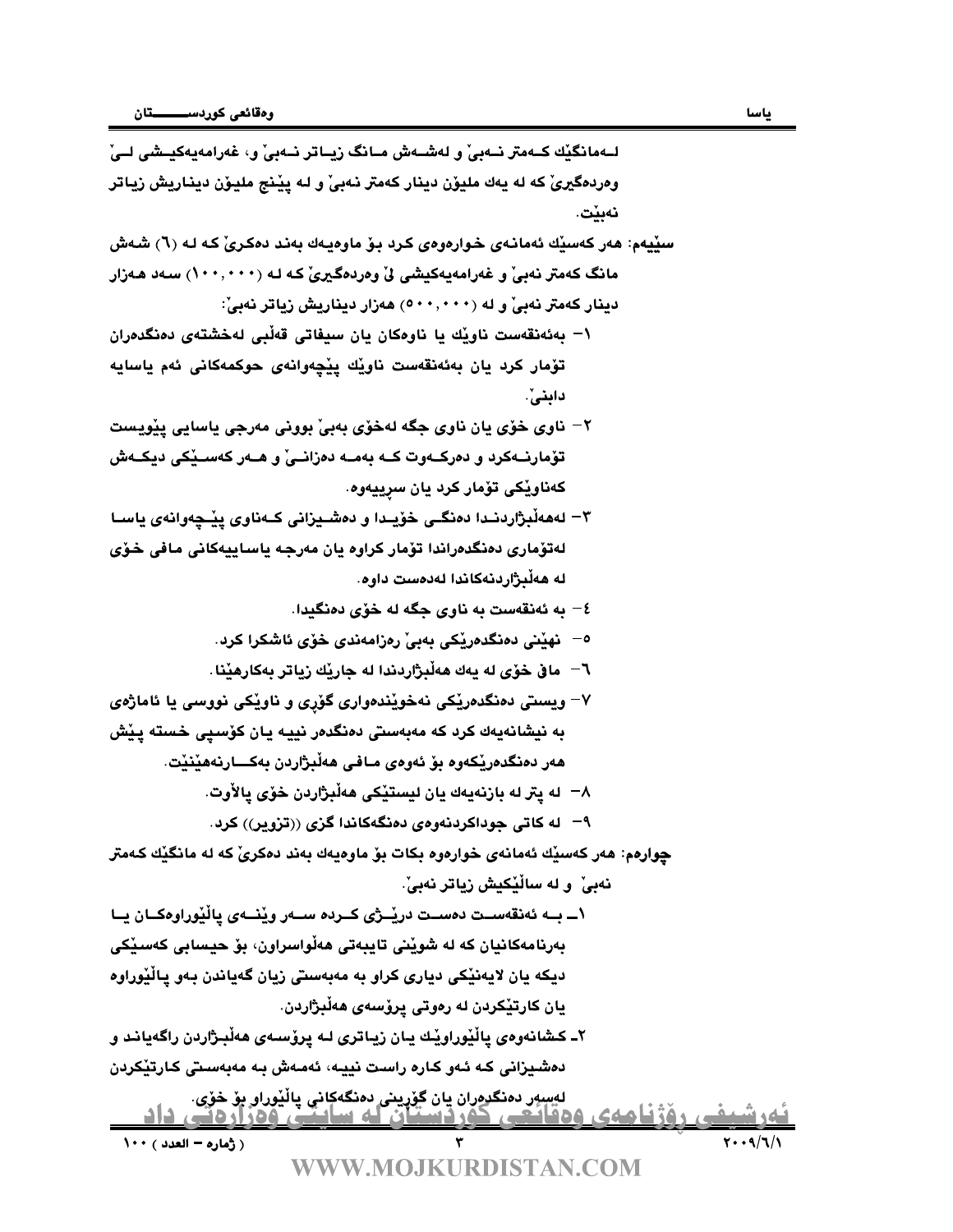ماره – العدد)<br>WWW.MO.IKURDISTAN.COM <u>- دورسیشی روژنامهی ودهانشی خوردستان که ساینپی ودراردنی داد.</u> شەشقە: ھەر كەسىيە ئەمانەى خوارەوە ئەنجام بدات بۇ ماوەيەك بەند دە:<br>كەمتر نــەبى<sup>ت</sup> و غەرامەيـەكيـشى لــىّ وەردەگــيرىّ كــە لــە (٠٠٠,٠٠٠)<br>دينار كەمتر نـەبـىّ و لـه (٠٠٠,٠٠٠٠) پيّنج سەد ھەزار ديناريش ;<br>يان شاردنيـەوە يـان ٣. دەست دريْژي كردنـه سـەر ھۆيـەكانـي ريْكلامـي ھەلْبـژاردن، ئـەوەي كـه بـه ياسـا ريْـي يـيْ دراوه لەبـەر ھـەر ھۆپـەك بـيْ چ جـاي بـه سـرينـەوه يـان بـه درين يان به شتي تر يان هەر دەستكارپيەكى لەم جۆرە. **يێنجهم**: هەر كەسى<u>ن</u>ك ئەمانەي خوارەوە بكات بـه ماوەيـەك سىزادەدرىّ كـه لـه سـالْيْك كـەمتر نەبى $\,$ : 1\_ هێـز و هەرەشــەي بــۆ رێگــرتن لــه دەنگــدەر بــهكارهێنا تــا نــهتوانىٚ بــه شڏوهيهڪي ديارڪراو ماق خوّي له دهنگداندا بهکاريهٽِنيّ پان لـه دهنگدان قەدەغە*ي* كرد. ۲ـ گـهر شـتـێکی دا يـان خـستييهروو يـان بهڵێنيـدا سـوودێك بـه دەنگـدەر يـان ئغهيري ئـهو بگهيـهنێت تـاكو بـه شـێوهيهكي ديـاركراو دهنگ بـدات يـان لـه دەنگدان قەدەغە*ي* ىكات. ۳ـ ئەگـەر سىوودێكى قـەبوولْ كـرد يـان بـۆ خـۆى داواي كـرد يـان بـۆ غـەيرى خــۆی، لەوانـــەی کـــە بـــە خزمـــەتى گـــشتى لـــە يرۆســـەی ھەلبـــژاردن راسيێدراون. ٤ــ گــەر ھــەوڵى ناراسـىتى لــه نێـو دەنگدەرانـدا لەســەر رەوشـىتى يــەكێك لــه ياڵێوراوهكان يان ناو بانگي بلأو كردەوه يان يەخشى كرد بـه مەبەسىتى كارتيْكردن له بيروراي دەنگدەران له ئەنجامى ھەلْبژاردندا. 0. بـه چـهکهوه يـان بـه چـهکێکي بريندارکـهر بـه پێڃهوانهي حوکمـهکاني ئـهم ياسايه چووه ناو ئەو بارەگايەوە كە بۆ ھەلْبژاردنەكان تەرخان كراوە. ٦ـ جنڀُويدا يان توْمەتى ھەڵبەست يان دەست درڀُڻي كـردە سەر ليژنـەي ھەلْبِژَاردنەكان يان يەكێك لە ئەندامانى لە كاتى يرۆسەي ھەلْبژاردندا. ٧- تڏڪداني سـهندووقهکاني دهنگـدان پـان خـشتهکاني ههڵبـژاردن پـان هـهر بەلْگەنامەيەك كە يەيوەندى بە يرۆسەي ھەلْبژاردنەوە ھەبىّ. سروشمه ئاينييەكان يان شويندىكانى يەرستتنى بۆ مەبەستەكانى كارى $-$ حزبي يا ريكلامي هەڵبژاردن بەكار ھێنا. **شەشەم:** ھەر كەسىيك ئەمانەي خوارەوە ئەنجام بدات بۆ ماوەيەك بەند دەكرىّ كـە لەسـالْيْك كـهمتر نـهبيّ و غهرامهيهكيـشى لـيّ وەردەگـيريّ كـه لـه (١٠٠,٠٠٠) سـهد هـهزار دينار كەمتر نەبىّ و لە ‹‹••,•••›) يێنج سەد ھەزار ديناريش زياتر نەبيّت. \. دەستى بەسەر كاغەزەكانى دەنگدان ياخود خشتەكانى دەنگدەراندا گرت يان شاردنيەوە يان نەيھێشتن يان لەناوى بردن يان تێكيدان يان دزينى يان به هەر ريْگايەك لەريْگاكان ئەنجامەكەيانى گۆرى.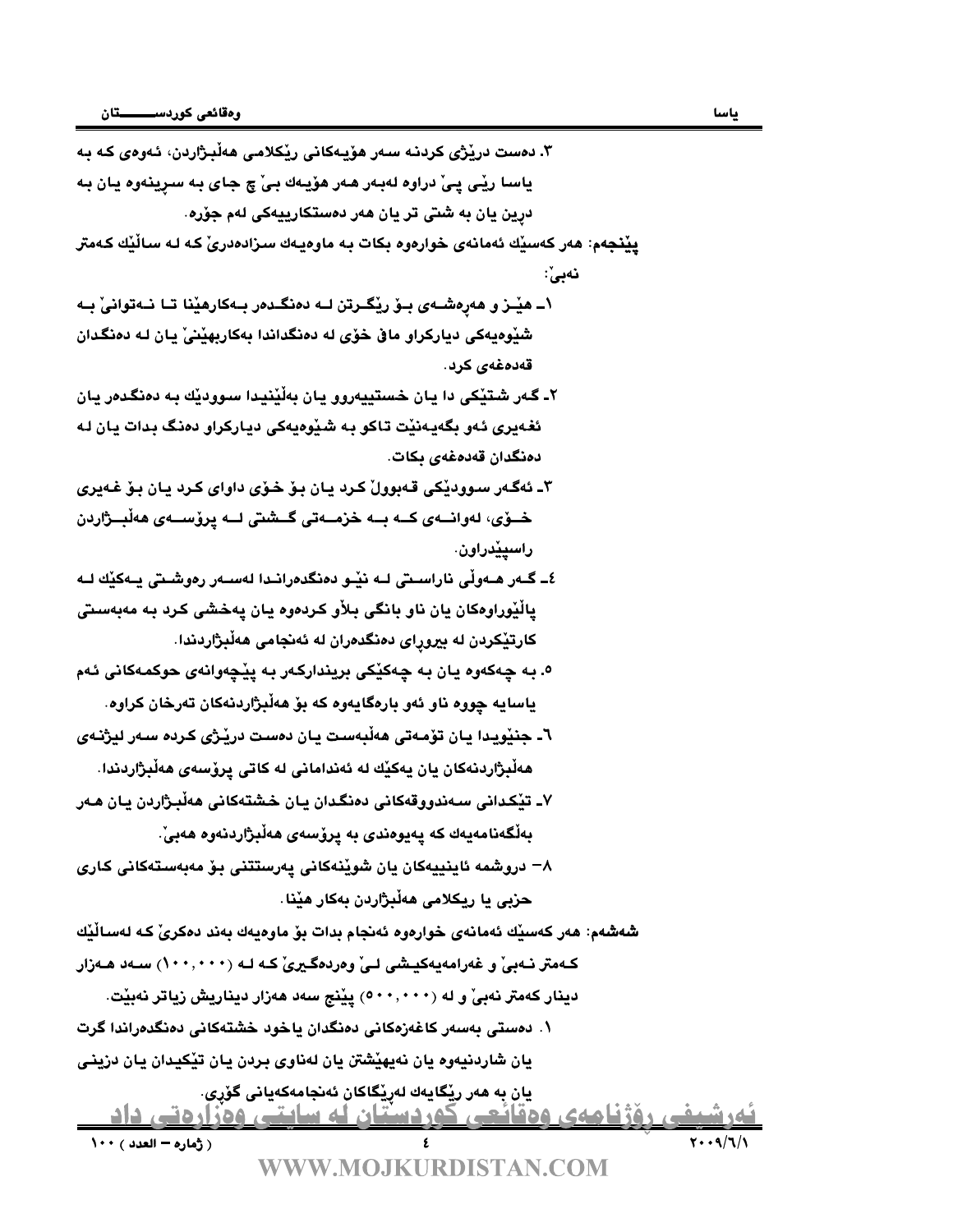- ۲. ئازادی هەڵبژاردنی تێکدا يان لـه رِيْگـای بـەکارهێنانی هێـز يـا هەرەشـەوە سىستەمەكەي تىكدا.
- حەوتــەم: ئەگــەر دەركــەوت قــەوارەي سياســي بەشــدارى لەئەنجامــدانى ھــەر تاوانيـْـك لەتاوانــەكانى ھەلْبژاردنــدا كردبــىْ و، دەقــى لــەم ياســايەدا ھــاتبىٰ، ئــەوا غەرامەيـەكى دارايـى ئى وەردگـيرى كـه برەكـەى (° ° • , • • • ) پـەنجا مليـۆن ديناره.
- ھە**شت**ەم: قـەوارەي سىياسـى لــەو دەنگانــە بــىٰ بــەش دەكـرىٰ لــەو بنكــەي ھەڵبژاردنـەكــە كەيەكێك لەتاوانەكانى ھەڵبژاردنى ئەنجام دابى كە دەقى لە برگەكانى (يەكەم، يَيْنجهم، شەشەم، حەوتەم، ھەشتەم) ماددەي (٢٥)ى ئەم ياسايەدا ھاتووە.
- <mark>نۆيەم</mark>: ھەر كەسىيك سەر يېچى حوكمى برگەي (ھەشتەم)ى ماددەي (٢٥)ى ئەم ياسايە بكات. ئـهوا بەنـد دەكـرىّ و غەرامەيەكيشى لّى وەردەگيرىّ كـه لـه (١٠) دە مليـوّن دينار كەمتر نەبىْ و لە (٢٥) بيست و يێنج مليۆن ديناريش زياتر نەبىْ.
- دهيهم: هەر حزبيّك يان قەوارەيـەكى سياسـى ميليشياي چـەكدارى هـەبىّ لەبەشداربوونى ھەڵبژاردنەكان بى بەش دەكرى ً.
- **يازندهيهم**: هەر قەوارەيەكى سياسى لەبەشداربوونى ھەلْبژاردنـەكان و ژماردنى دەنگـەكان بــيّ بــهش دەكــرێ ئەگــەر بــهھێز يــان بــه ھەرەشــەي بــەكارھێنانى ھێــز بــۆ بەرژەوەندى خۆي يان جگه لەخۆي ناوچەيەكى ھەلْبژاردنى داخست.
- دوازدهم: هەولْدان بـۆ ئەنجامـداني تاوانـەكاني ھەلْبـژاردن كـه دەقـەكانيان لــەم ياسـايەدا هـاتووه بــهدمر لهحوكمــهكاني بنــهما گــشتييهكان بهسـزاي تــاواني تــهواو سـزا دەدرى ْ

#### ماددەى يينجەم:

#### ( ماددەيەكى زيادەيە )

- يەكـەم: ئەگـەر ئەندامى يەرلـەمان لەبـەر ھـەر ھۆيـەك كورسىييەكەي لەدەسىتدا، ئـەوا يـالْيْوراوي دواي ئەو لەليستەكەي خۆي بەگويرەي ئەو تەرتيبەي تێيدا ھاتووە، جێي دەگريتتەوە، ئەمەش بەچاو ئەو ليستانەوە كە ھاوبەندييان نەكردووە.
- دووهم: ئەگەر ئەندامى يەرلەمان لەبەر ھەر ھۆيەك كورسىييەكەي لە دەستدا، ئەوا يالْيُوراوي دوای ئــهو لــه هــهمان قــهوارەی سياســی کــه هاوبەنــدی لــه نــاو ليــسىتى هەڵبــژاردنى هاوبهنددا كردووه جِيْي دەگريْتەوە.
- دوای نــهو نــه هــهمان نـــهوار*دی* سیاســی نــه هاوبهنــدی نــه نـــو لیــســ<br>هاوبهنددا کردووه جیّـی دهگریّـتهوه.<br>سیّیهم: ئهگەر کورسییه بهتالّـهکه هی لیستیّـك بوو که پالّیوراوی نهمابیّ، ئهو<br>پالّیوراویـّـکی دیـکه له قهوا سێيهم: ئەگەر كورسييە بەتاڵەكە ھى ليستێك بوو كە پاڵێوراوى نەمابىّ، ئەوا كورسييەكە بۆ يالْيْوراويْكى ديكه له قەوارەيەكى سياسى ديكە تەرخان دەكرىّ كە كەمترين رادەي ژمارەى ئەو دەنگانەى بە دەست ھێناوە كە بۆ پركردنەوەى كورسييەك پێويستە و، بە يێڃەوانەوەش كورسييەكە بە بەتالّى دەمێنێتەوە.

<u>- دورسیفی روژنامهی وهفایشی خوردستان که ساینیی وهرارهایی داد.</u>